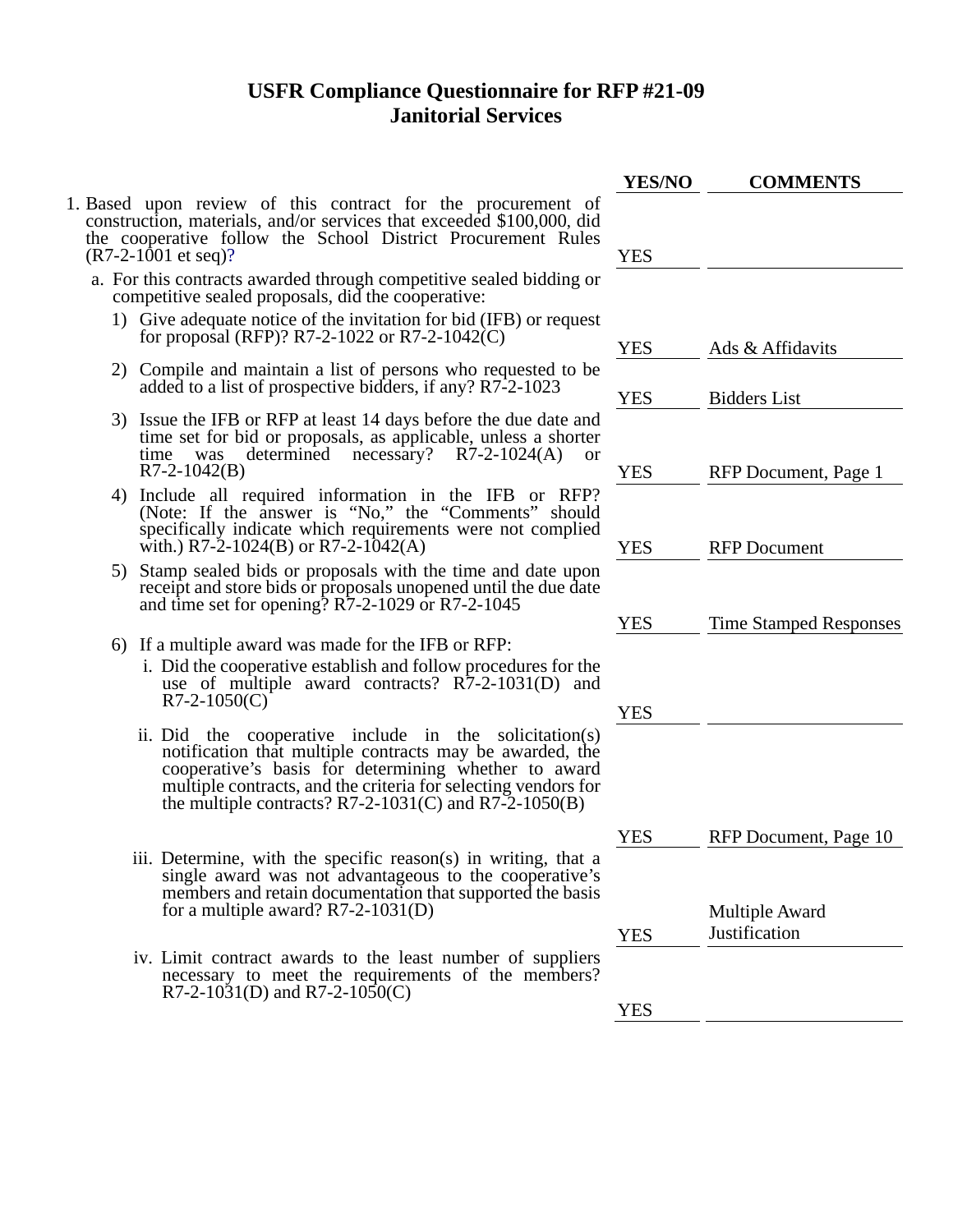|                                                                                                                                                                                                                                                                                                                                                                                                                          | <b>YES/NO</b> | <b>COMMENTS</b>                                         |
|--------------------------------------------------------------------------------------------------------------------------------------------------------------------------------------------------------------------------------------------------------------------------------------------------------------------------------------------------------------------------------------------------------------------------|---------------|---------------------------------------------------------|
| 7) For contracts where only one responsive bid or proposal was<br>received, determine that the price submitted was fair and<br>reasonable, and that either other prospective offerors had<br>reasonable opportunity to respond or there was not adequate<br>time for resolicitation, and retain documentation that<br>supported the basis for the determination? R7-2-1032 or<br>$R7-2-1046(A)(1)$                       | <b>YES</b>    |                                                         |
| b. For this contract awarded through competitive sealed bidding, did<br>the cooperative award the contracts to the lowest responsible and<br>responsive bidder whose bid conformed, in all material respects,<br>to the requirements and evaluation criteria set forth in the IFB?<br>(Note: If the answer is "No," the "Comments" should specifically<br>indicate which requirements were not complied with.) R7-2-1031 | N/A           |                                                         |
| c. For this contract awarded through competitive sealed proposals,<br>did the cooperative award the contract to the offeror whose<br>proposal was determined, with the specific reason(s) in writing, to<br>be most advantageous to the cooperative's members based on the<br>factors set forth in the RFP and retain documentation that<br>supported the determination? R7-2-1050                                       | <b>YES</b>    | Recommendation of<br><b>Contract Award</b>              |
| 2. Did the cooperative have signed conflict-of-interest disclosures filed<br>for any employee or nonemployee evaluation committee members?<br>R7-2-1008 and R7-2-1015                                                                                                                                                                                                                                                    | <b>YES</b>    | <b>Evaluation Committee</b><br><b>Member Statements</b> |
| 3. If the cooperative used a qualified select bidders list to procure<br>construction services, did the cooperative comply with requirements<br>of R7-2-1101?                                                                                                                                                                                                                                                            | N/A           |                                                         |
| 4. If the cooperative used construction-manager-at-risk, design-build, or<br>job-order-contracting to procure construction services, did the<br>cooperative comply with the requirements of R7-2-1100 through<br>R7-2-1115?                                                                                                                                                                                              | N/A           |                                                         |
| 5. If the cooperative procured goods and services using reverse auctions<br>or electronic bidding, did the cooperative comply with the<br>requirements of R7-2-1018, R7-2-1021, or R7-2-1041?                                                                                                                                                                                                                            | N/A           |                                                         |
| 6. For purchases made through the Simplified School Construction<br>Procurement Program, did the cooperative follow the requirements of<br>R7-2-1033? (Note: If the answer is "No," the "Comments" should<br>specifically indicate which requirements were not complied with.)                                                                                                                                           | N/A           |                                                         |
| 7. If the cooperative used multi-term contracts for any of the contracts<br>tested in question 1:                                                                                                                                                                                                                                                                                                                        |               |                                                         |
| Were the terms and conditions of renewal or extension, if any,<br>a.<br>included in the IFB or RFP? A.R.S. $\S 15-213(K)$ and R7-2-1093                                                                                                                                                                                                                                                                                  | <b>YES</b>    | RFP Document,<br>Appendix A                             |
| b. For materials or services and contracts for job-order-contracting<br>construction services that were entered into for more than 5<br>years, did the cooperative determine in writing, before the<br>procurement solicitation was issued, that a contract of longer<br>duration would be advantageous to its members? A.R.S.<br>$\S15-213(K)$ and R7-2-1093                                                            |               |                                                         |
|                                                                                                                                                                                                                                                                                                                                                                                                                          | N/A           |                                                         |

8. Did the cooperative prevent additional purchases by new members that would materially change the volume of goods or services estimated in the original solicitation? R7-2-1011

YES